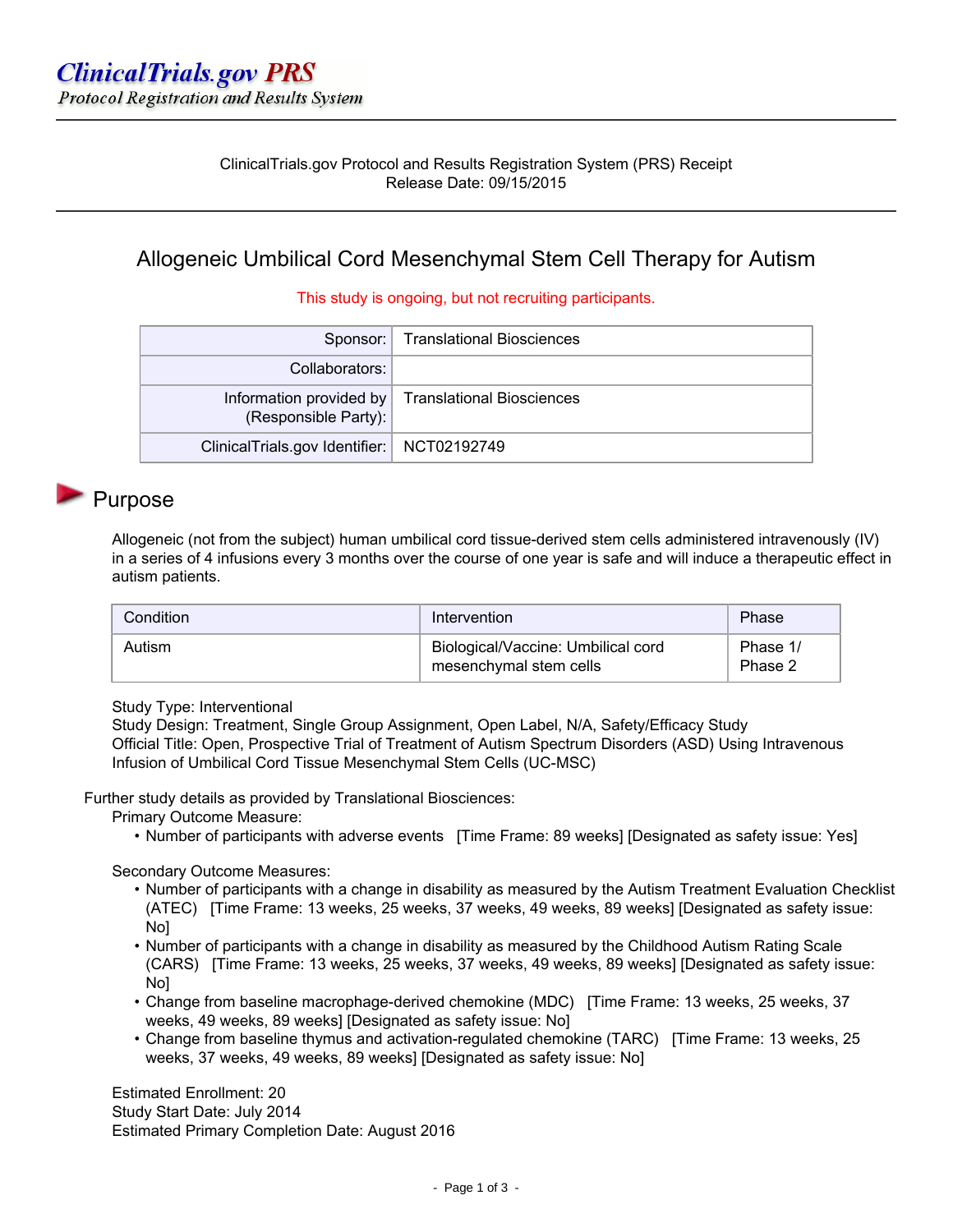| Arms                                     | <b>Assigned Interventions</b>                       |
|------------------------------------------|-----------------------------------------------------|
| Experimental: Umbilical cord mesenchymal | Biological/Vaccine: Umbilical cord mesenchymal stem |
| stem cells                               | cells                                               |

### **Eligibility**

Ages Eligible for Study: 6 Years to 16 Years Genders Eligible for Study: Both Accepts Healthy Volunteers: No

### **Criteria**

Inclusion Criteria:

- Male or Female
- Ages 6 to 16
- Diagnostic and Statistical Manual of Mental Disorders (DSM IV) diagnosis of autism confirmed by Autism Diagnostic Observation Schedule (ADOS) and/or Autism Diagnostic Interview-Revised (ADI-R)
- No anticipated changes in treatment for the study duration (e.g., diet, nutrients)
- No additional biomedical treatments started 6 weeks prior to enrollment
- No changes in dietary management for 3 months prior to enrollment
- Ambulatory or require minimum support walking, per parent
- Able to sit still for 5 minutes or longer with a preferred toy item, per parent
- Adequate vision and hearing for the purposes of test administration, per parent
- Adequate arm-hand-finger coordination (i.e., able to point) for learning and cognitive tasks used in outcome measurement, per parent
- Stable and controlled mental disorder
- Under the care of a caregiver willing to participate by attending regularly scheduled appointments and completing the necessary measures
- Normal heavy metals test for lead and mercury levels performed within 30 days of first stem cell infusion
- Must provide name and specialty of specialist who has made Autism Spectrum Disorder (ASD) diagnosis
- Adequate financial means to cover \$7,200 (US Dollars) plus travel expenses

#### Exclusion Criteria:

- Significant prematurity at birth (less than 32 weeks gestation); or birth weight significantly below normal for gestational age (SGA - small for gestational age)
- mental retardation
- seizure disorder
- auto-immune conditions
- history of head trauma and other neurological or medical conditions
- Abnormal heavy metals test for lead and mercury performed within 30 days of first stem cell infusion
- Prior stem cell therapy of any kind

## Contacts and Locations

Locations Panama Stem Cell Institute Panama City, Panama

Investigators

Principal Investigator: Nelson Novarro, MD Controllectual Unaffiliated

Principal Investigator: Jorge Paz-Rodriguez, MD Translational Biosciences / Stem Cell Institute Panama